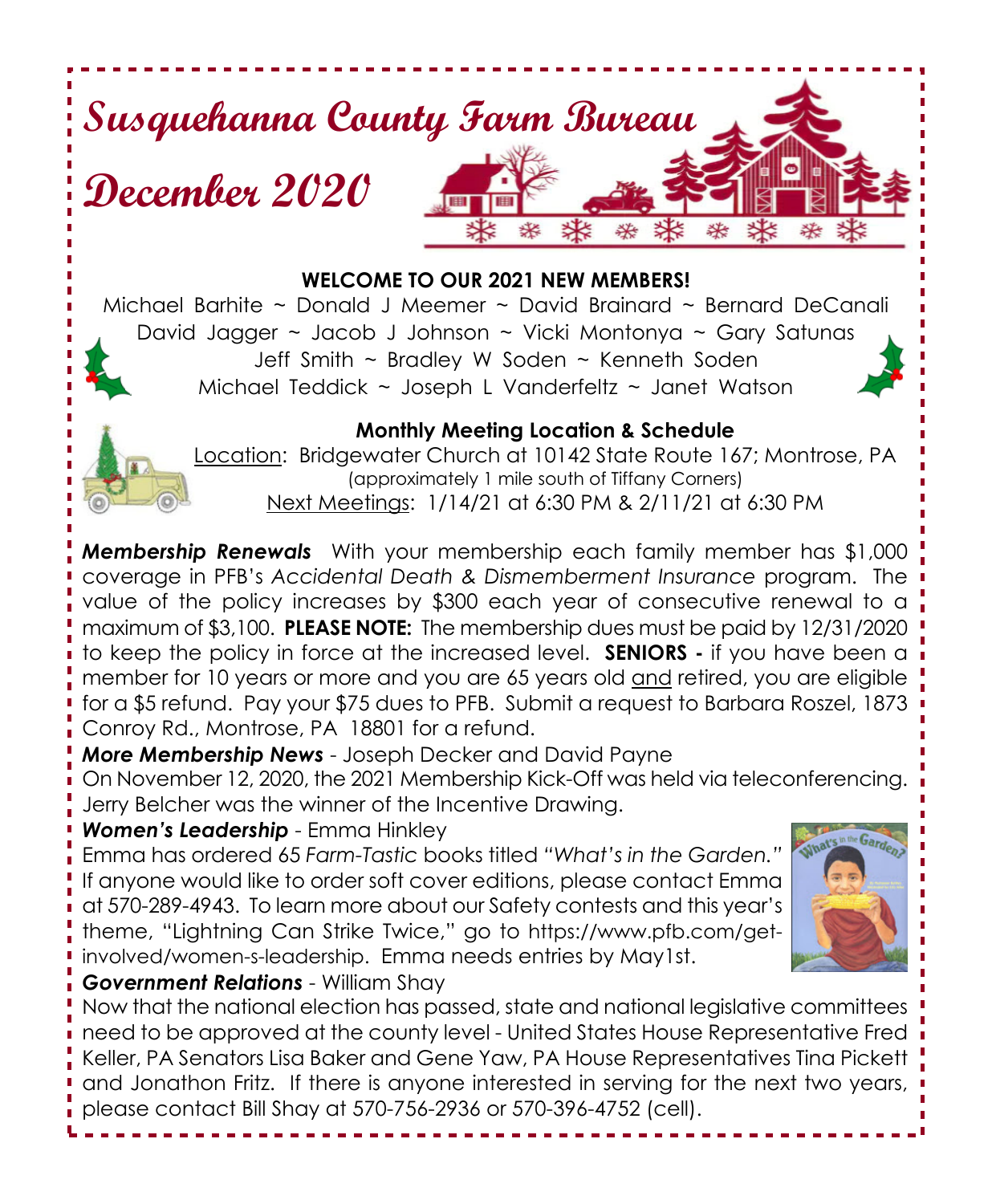## **Annual Meeting Report** - Dave Deleon

**Pennsylvania Farm Bureau's 70th Annual Meeting** was held on Nov 16-19. With plans to conduct all our business, including delegate sessions, educational workshops, exhibit hall visits, and county recognition presentations online, there was a little apprehension in this first time remote experience. Fortunately, for the over 600 attendees, the 4 day program ran smoothly. Emma Hinkley, Jim Barbour and I attended as delegates. Our county policy of *"no reductions in the number of environmental coordinators in cooperation with PFB and the Department of Environmental Protection"* became state policy. Another one of our county policies dealt with meat inspections allowing Pennsylvania to be in charge, yet guided by, federal standards  $\overline{\phantom{a}}$ to allow small slaughterhouses to be more efficient. In earlier committee meetings other counties wrote somewhat similar policies with two getting to the floor and being accepted. One of those supports legislation for Pennsylvania to develop its own state inspection program, and the other to comply with the Cooperative Interstate Shipment Program (CIS) which is run by USDA and allows meat to cross state lines. Also, congratulations to our County Board and all our members for the honor of coming in second place for the Overall Achievement Award among all county farm bureaus with memberships over 401. We also won a President's Award for Media Relations and Member Communications.

*New Pennsylvania Farm Bureau policies related to Wildlife and Property Rights adopted at Annual Meeting* We recommend the following: **(1)** that the PA Game Commission clearly define what constitutes a farmer as *being an individual or entity that actually cultivates,operates,or manages land for a profit* when determining wildlife harvests for crop damage; **(2)** that State Game Lands pay property taxes in proportion to private landowners; **(3)** that the PGC reinstate share cropping and allow farmers to utilize state game lands for agriculture production without a fee; **(4)** that all commercial regulated hunting grounds for game birds be permitted to offer Sunday hunts; **(5)** that images of law-abiding humans, on private property, captured by game cameras be prohibited to be reproduced or transmitted without permission of the subject(s) or law enforcement; **(6)** that landowner permission be required prior to entrance onto private property; **(7)** that Pennsylvania develop legislation that requires state officials to do the following before going onto private property: **(7a)** identify themselves, **(7b)** notify property owners, **(7c)** obtain written or oral permission, or **(7d)** have a search warrant; **(8)** we oppose surveillance of private property without a warrant or probable cause; **(9)** we support that the Game Commission increase doe tags in an effort to reduce the deer herd; **(10)** amend current policy to read: "We recommend trail cameras not be placed on private property without written permission of the landowner, and notification of the location of the devices to the landowner." *Submitted by David DeLeon, PFB Wildlife Damage Control committee member.*

*Susquehanna County Farm Bureau holds Annual Fall Meeting* - This year's meeting on October 6th was held virtually. All new policies were approved. William Curley was elected to serve as a District 1 SCFB director. Jim Barbour, John Benscoter, Joseph Plonski, Donna Williams, and Joseph Decker were re-elected as directors.

*Young Ag Professionals* - SCFB will compensate for 3 FFA jackets (\$60/each) for new FFA members. We will donate to the *Harvest for All* program by sending \$100 to four county programs which include Interfaith, "Caring Cafe" at Great Bend UMC, food pantries at Hop Bottom/Kingsley UMC Charge and South Gibson UMC's support of the TREHAB food bank in Susquehanna, PA.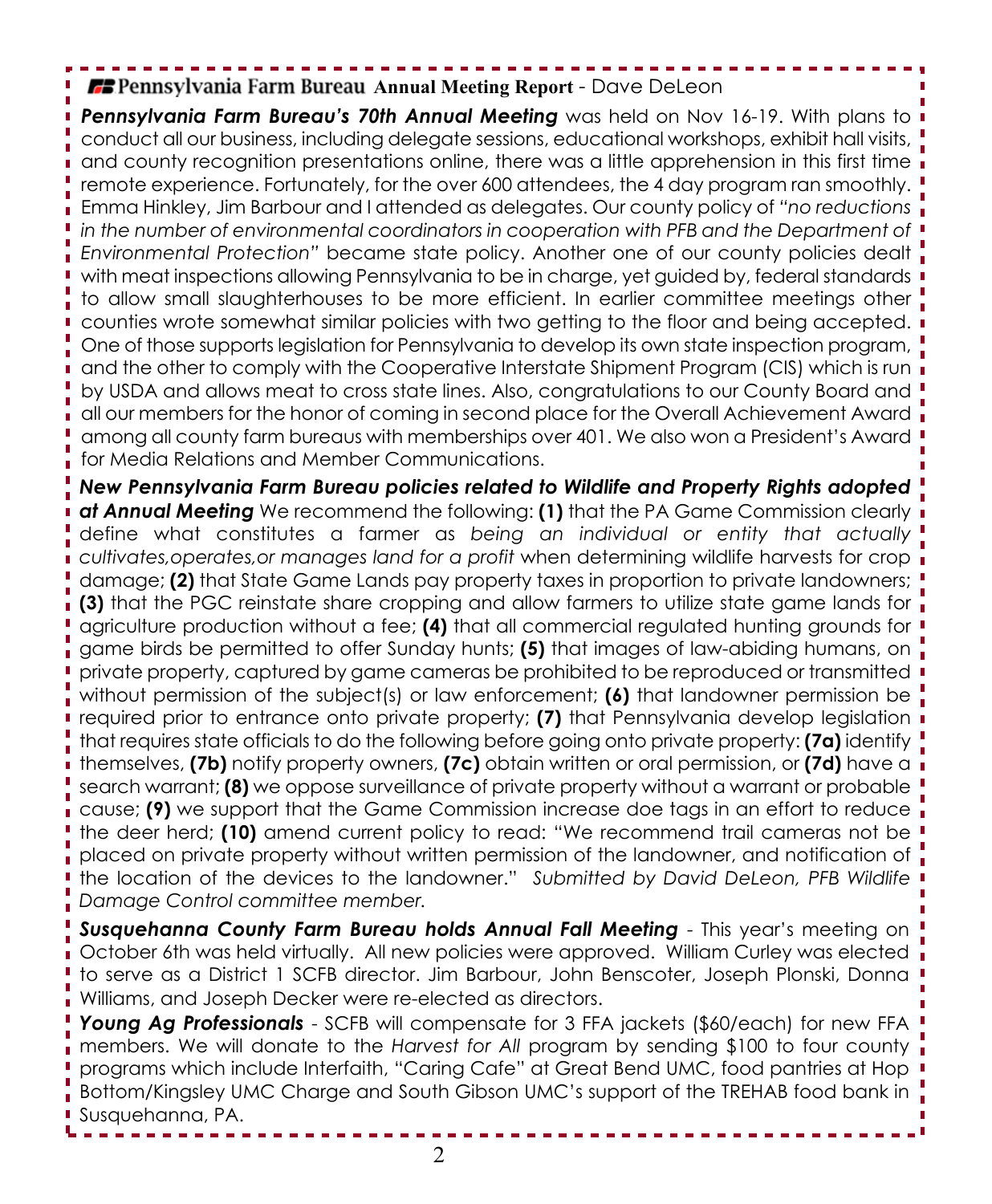**What's been happening?** On December 2, the Budget Committee held a meeting to **i** consider the 2020-21 budget. Jim Barbour, Dave DeLeon, Thom Helmacy, and John Benscoter joined Barb Roszel at her home. On October 8, at the monthly meeting, SCFB reorganized **i** with a change of officers to include David DeLeon as the new president; Jim Barbour, 1st vice president; Donna Williams, 2nd vice president; Micheline Klim, secretary; and, Barbara Roszel, treasurer. As Member Relations Director, Donna Williams completes the SCFB committee chairpersons and members and she welcomes new members to be involved. Please contact her at 570-942-6348 to express your interest and include your volunteerism for the next two years. {*Editor's note - Gratitude goes out to outgoing, long-time president, Donna Williams, whose grassroots leadership brought awareness and education to so many in our county. Thank you, Donna, for all your years of hard work and attention to this organization!*} **Local Affairs** (Bill Bayne/Thom Helmacy) SCFB endorsed Bill Bayne for consideration by **i** county commissioners, as a public director for Susquehanna County Conservation District. We sincerely appreciate Alan Hall, County Commissioner, for his support by participating in  $\overline{\mathbf{i}}$ person or via teleconferencing, at our monthly meetings. *ALSO* - SCFB held a work day on November 4, at Hop Bottom UMC to complete planning for program of work 10/1/20-9/30/21.

## **Local Discounts for Farm Bureau Members in Susquehanna County**



**www.pfb.com/localdiscounts**

**SCFB Members -** show your membership card at these participating businesses and ask about the Farm Bureau discount.

**Andre & Son:** 5% off any in-stock store items that are not already on clearance or promotional pricing - Montrose **Montrose Feed & Supply**: 5% off bedding and feed - Montrose

- **New Milford Hardware:** Trade Discount. 0-10% Variable depending item New Milford
- **Stone's Hardware:** 10% off regular priced items Great Bend
- **Glezens Power Equipment:** 10% off parts Hallstead
- **Barhites Sales & Service:** 10% off rentals, 5% off all sale items in stock, shop repairs 5% off parts and 15% off labor-Clifford

**Timberline Lawn and RV:** 10% off in stock or ordered parts over \$100

**Auto Plus:** 10% off - Great Bend

**Strauss Chiropractic/Northeast Nutrition**:Initial consult, complete exam and X-rays for \$25 (Normally \$175-\$250) - Kingsley

- **Little Leaf Natural Products**: 10% discount Montrose
- **Gerald E. Shinn Construction:** 5% off any contracted work Uniondale
- **Liberty Carpet:** 10% off carpet and 5% off hardwood Hallstead
- **Rhonda's Country Heart Décor:** 10% off everything in the store Montrose
- **Summit Workwear:** 15% off boots and workwear New Milford
- **Susquehanna Home Center:** 5% off Susquehanna
- **J&J Springs:** 10% off all water delivery to homes
- **Blue Stone Pizzeria in Hallstead:** 10% off all menu items
- **Maloney's Pub & Restaurant in Hallstead:** 10% off food on Sunday and Monday
- **Scarfalloto Hometown Market:** 5% discount
- **Speakeasy Saloon and Resort** in Uniondale: 10% off dinners and any room rental
- **Montrose Produce:** 5% discount
- **JDE Salon:** 20% off all retail products